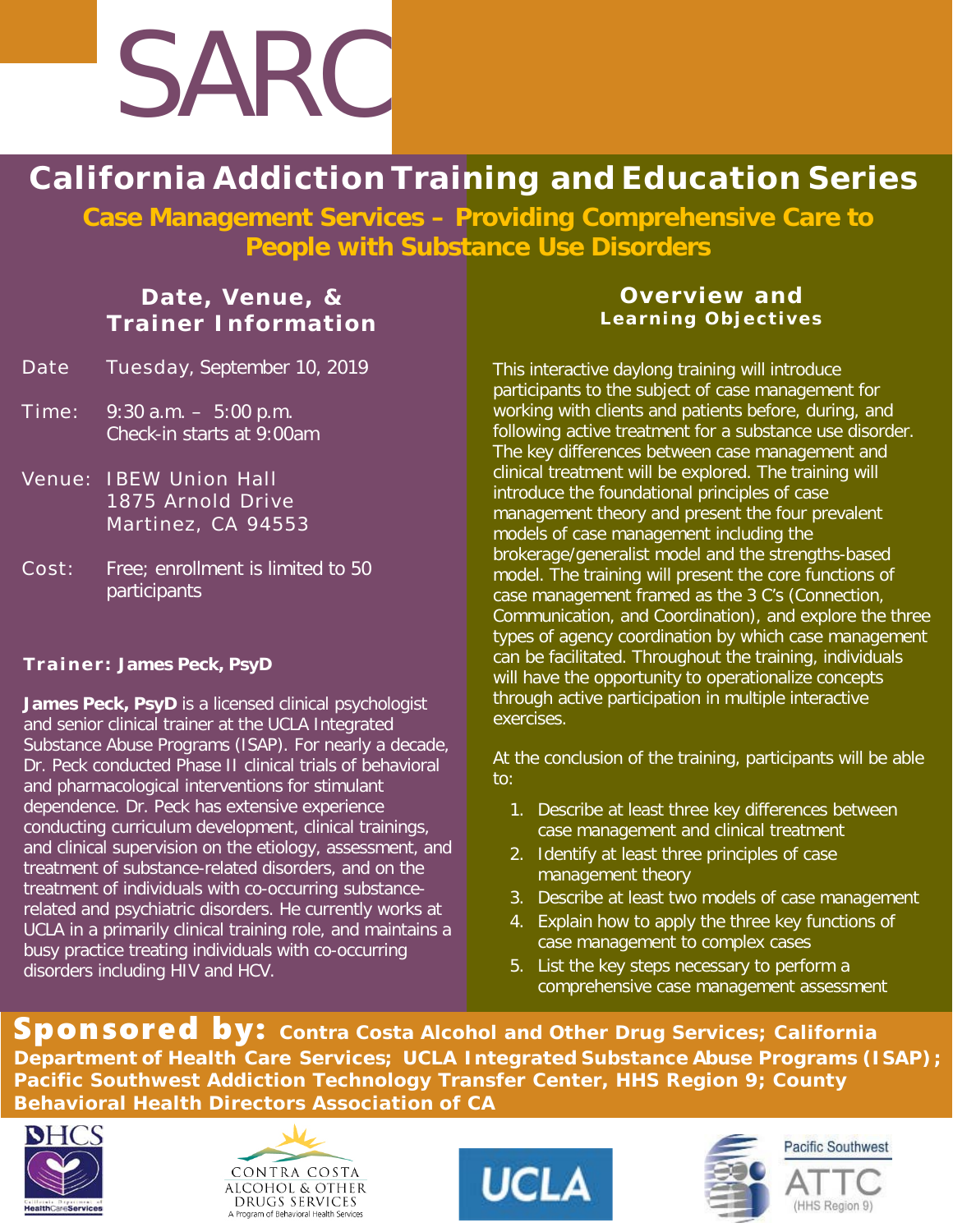#### Page 2

## **Target Audience**

The audience for SARC regional trainings is Substance Use Disorder (SUD) treatment providers who are implementing the DMC-ODS Waiver (e.g., counselors, case managers, program directors, executive directors, and administrators), researchers, psychologists, marriage and family therapists, social workers, educators, law enforcement personnel, nurses, physicians, policy makers, students, and community members interested in Cognitive Behavioral Therapy (CBT), Motivational Interviewing (MI), Screening, Brief Intervention and Referral to Treatment (SBIRT), and other DMC-ODS Waiver implementation training topics.

#### Instructions for Filing a Grievance Concerning UCLA ISAP's Continuing Education Program:

Please contact Dr. Thomas E. Freese, CE Program Administrator, in writing (UCLA ISAP, 11075 Santa Monica Boulevard, Suite 200, Los Angeles, CA 90025) or by phone (310-267-5397).

#### For More Information

Please contact Elizabeth Teshome by phone (310- 267-5287) or e-mail (eteshome@mednet.ucla.edu) if you have questions, concerns, special needs, or require additional information before registering for this training.

### Refund/Cancellation Policy

Notice of cancellation must be made at least 72 hours in advance of the training by contacting Victoria Norith by phone (310-267-5408) or email (vnorith@mednet.ucla.edu).

# **Continuing Education(CE)**

All trainings meet the qualifications for the provision of six (6.0) credit/contact hours (CEs/CEHs).



UCLA Integrated Substance Abuse Programs (ISAP) is approved by the American Psychological Association to sponsor continuing education for psychologists. UCLA maintains responsibility for the program and its content.

Up to six (6.0) continuing education credits/contact hours (exact amount will be based on the qualifications of the specific topic) will be provided for each training. UCLA ISAP is approved by the California Association of Marriage and Family Therapists to sponsor continuing education for LMFTs, LCSWs, LPCCs, and/or LEPs (Provider #64812). UCLA ISAP maintains responsibility for the program/course and content of each course. Courses meet the qualifications for up to six (6.0) hours of continuing education credit for LMFTs, LCSWs, LPCCs, and LEPs as required by the California Board of Behavioral Sciences. UCLA is also an approved provider of CE credit for RADTs I/II, CADCs-CASs, CADCs I/II, CADCs-CSs, and LAADCs (CCAPP, #2N-00-445-1119), CATCs (ACCBC/CAADE, #CP 20 872 C 0819), and CAODCs (CADTP, #151). Provider is approved by the California Board of Registered Nursing, Provider #15455.

The 2019 SARC training series qualifies for workrelated education (WRE) through the California Board of State and Community Corrections' Standards and Training for Corrections (STC) Program. Interested individuals can apply for training credit through their respective training units.

Funding for this training series was made possible by the California Department of Health Care Services (DHCS), Substance Abuse Research Consortium interagency agreement #17 94396.